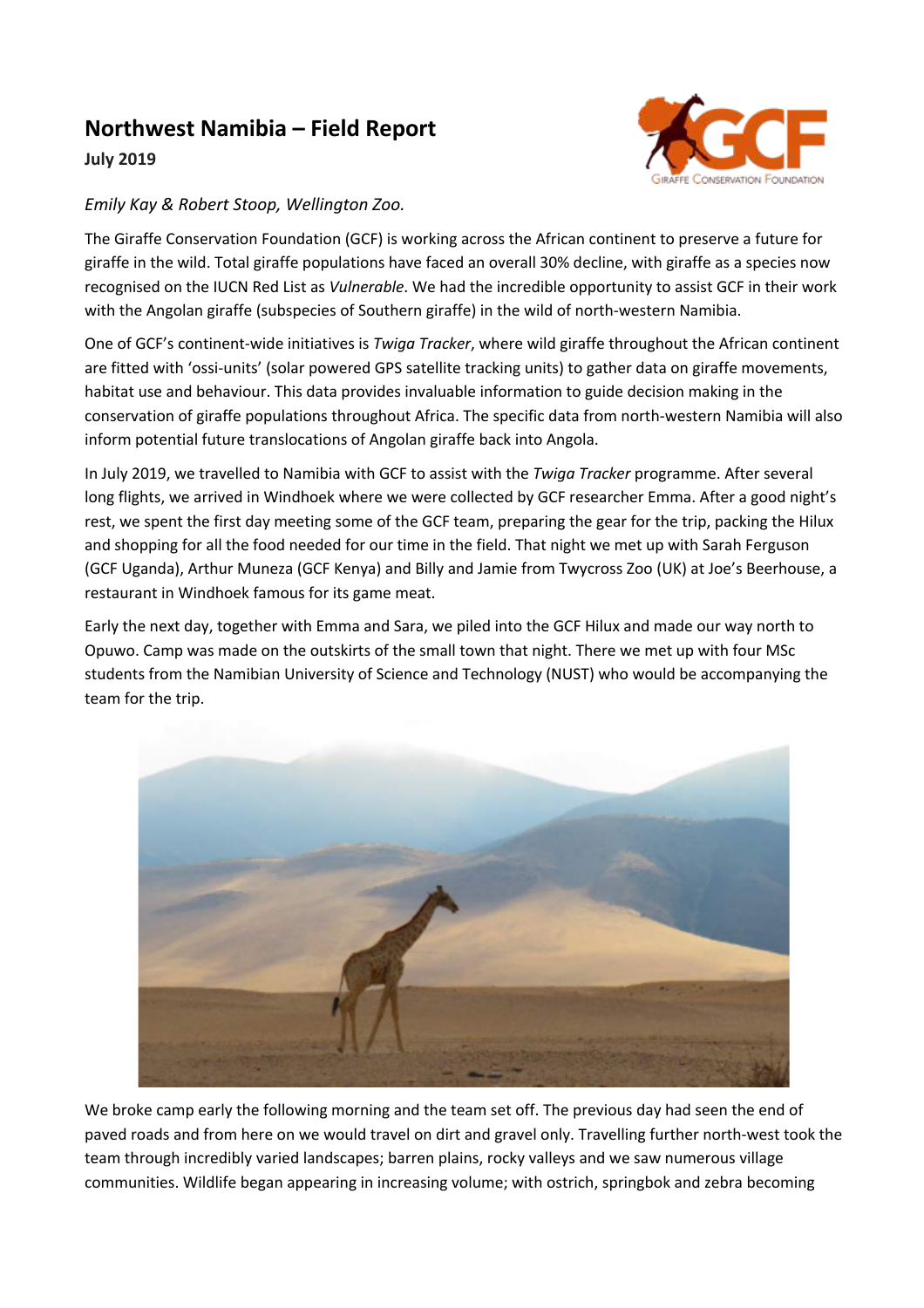regular sights. Late in the afternoon we found an ideal location to camp in the Ensengo River: a dried riverbed with moderate plant life. Spore from zebra, antelope and giraffe all around the campsite showed that wildlife would be in abundance in the area.

The severity of the drought that Namibia is experiencing was very apparent in the dryness of the landscape. The livestock kept by the local Himba people appeared to be struggling significantly with this, however, remarkably, the majority of the wildlife appeared to be in excellent condition. For two nights the team camped in this location, venturing out into the surrounding areas during the days to locate giraffe.

Whenever giraffe were located, they were photographed from both sides and GPS coordinates and photo identification recorded. Many of these giraffe were individuals that had been previously sighted, while others of them were newly discovered individuals. DNA tissue biopsies were taken from several giraffe to contribute towards genetic research on giraffe in the area. This process was repeated with the many giraffe that were sighted during the remainder of the trip.

On day four we broke camp early and travelled south, surveying the Nadas River for giraffe. We found several giraffe in the river which were perfect candidates for collaring. Late in the day we made it to Marble Camp, where we met up with the rest of the collaring team which included Julian Fennessy, Billy & Jamie from Twycross, H.O. the veterinarian, Morgan from NUST and some EU vloggers. The whole team met in a clearing for a briefing from Julian and H.O., then the "capture team" ran through several practice captures where Morgan or Julian acted as the giraffe.



The next day we headed back to the Nadas River where we put our capture skills to the test! We successfully fitted ossi-units to three giraffe – two females and a sub-adult male. One of these females was one of Julian's original study animals from the early 2000s. It was fascinating to learn that she is still in the same river system after all these years. It is going to be interesting to see her continuous movements now that she has been fitted with an ossi-unit.

On day eight, the team packed up camp at Marble Camp and travelled south to the Purros conservancy. Travelling through the Khumib River we saw dozens of giraffe, countless gemsbok, springbok and steenbok.

Purros is a village on the Hoarusib River. The community campsite is situated amongst thick vegetation and the team encountered numerous elephant during our time there (the elephant were responsible for some plumbing problems on one occasion: they could smell the water in the pipes running to the campsite toilets and pulled the pipes out for an easy drink). This was the most densely vegetated area we encountered during our trip, and the number of wildlife around reflected this.

Over the next few days the team travelled back to the Khumib River to fit ossi-unit on some of the giraffe that we had identified during the journey from Marble Campsite.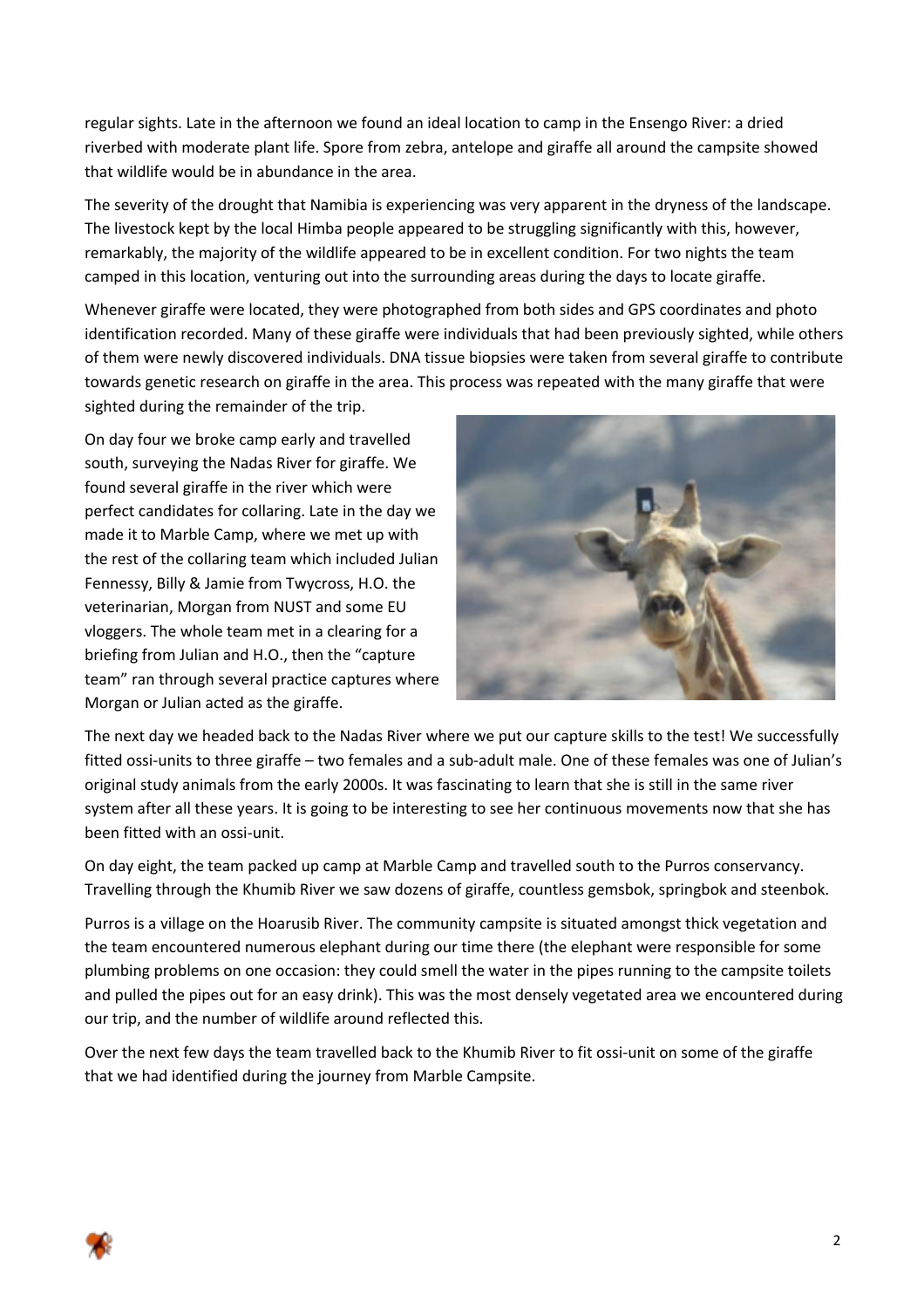To fit an ossi-unit, a giraffe is darted by the vet from the back of the capture vehicle. After about five minutes the ultrapotent drugs takes effect and the animal starts to run. At this point, Julian positioned the vehicle and signalled to the capture team to jump out ahead of the animal. Two members of the team then took either end of a rope and ran into position. Careful communication was essential to ensure that the animal ran into the rope. Once the giraffe had made contact, two additional ropers joined at each end. The team then ran



alongside the giraffe, applying tension to the animal in order to slow down its momentum. Once the giraffe had slowed enough, the teams on either end of the rope criss-crossed behind the giraffe. This prevented the forward motion of the giraffe, tripped it and caused the animal to fall to the ground.

The moment the animal was on the ground a member of the team took control of the head, and 2-3 others applied their weight to the neck, whilst making way for the veterinarian H.O. to immediately deliver the antidote to the opioid. A blind fold was placed over the head, and the ears plugged.

During each immobilisation the team worked as quickly as possible to fit the ossi unit, take morphometric measurements, photographs for identification, a tissue sample to provide DNA for future genetic work, hair samples for stable isotope analysis and the incisor teeth were examined to estimate age. Each member of the team had a specific job, Robert participated in the capture and restraint of each giraffe, taking responsibility for control over the head during the procedures and at recovery. Emily assisted the vet to record data for each animal, age the giraffe and collect the morphometrics and tissue samples. The average



time for each procedure from dart in to end took less than 30 minutes.

On day eleven the team disbanded and went separate ways. Emily, Robert & Emma drove south, through the mountains between the Hoarusib and Hoanib Rivers. After a long drive we reached Palmwag Lodge, where we camped for the night before returning to Windhoek the following day.

We had the incredible opportunity to assist with GCF's work in the wild of Namibia as part of the Africa-wide *Twiga Tracker* programme. The team captured seven wild